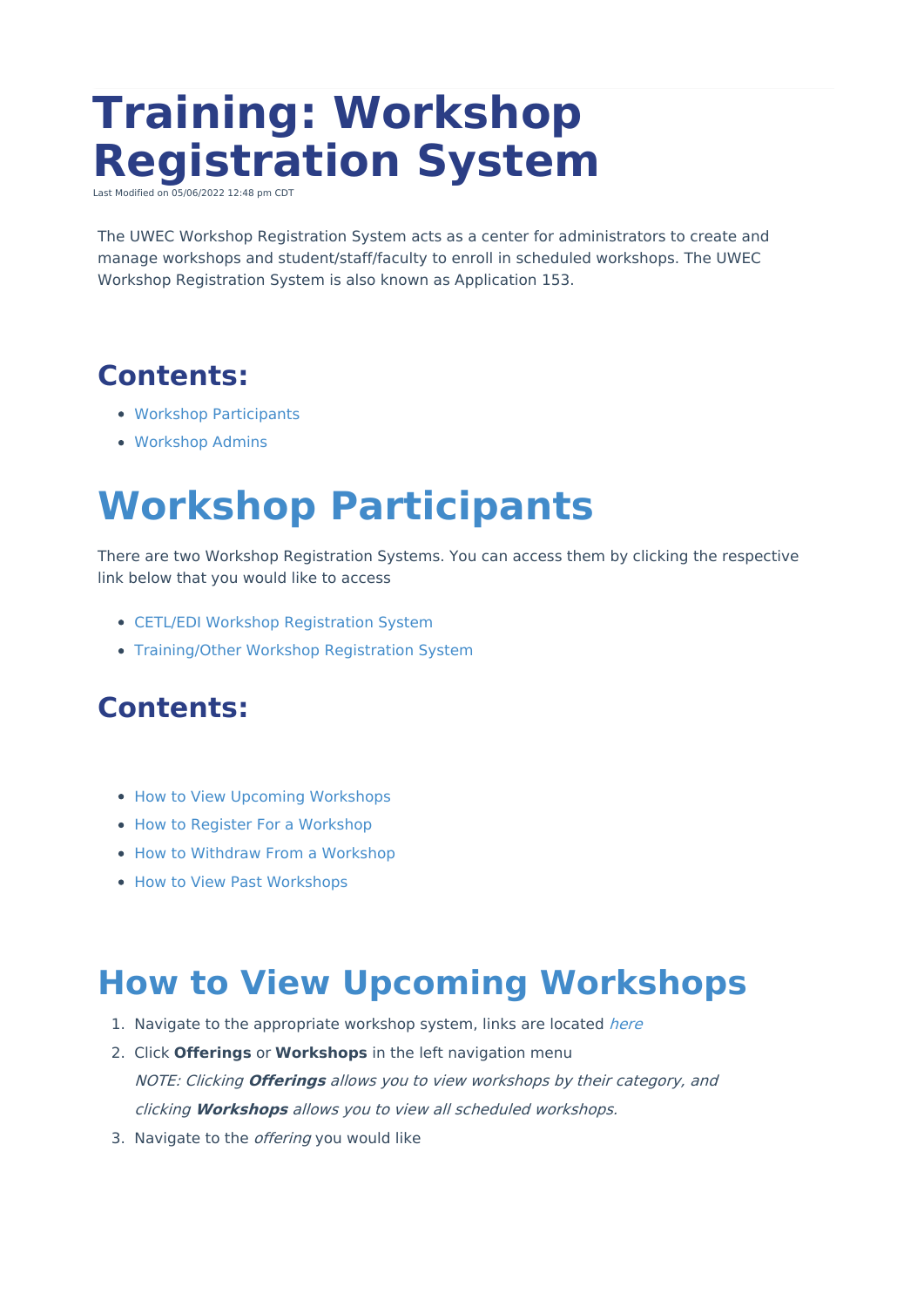| ii training.apps.uwec.edu/offerings<br>C<br>$\leftarrow$<br>$\rightarrow$ |                                                                                                                                                                                  | $\mathsf{O}_{\mathsf{T}}$ $\uparrow$ $\uparrow$ $\uparrow$ | (K) |
|---------------------------------------------------------------------------|----------------------------------------------------------------------------------------------------------------------------------------------------------------------------------|------------------------------------------------------------|-----|
| University of Wisconsin-Eau Claire                                        | Search Offerings                                                                                                                                                                 | <b>Training Registration</b>                               |     |
| My Workshops                                                              | <b>Legacy CommonSpot(No Longer Offered)</b>                                                                                                                                      |                                                            |     |
| Offerings<br>Workshops                                                    | Learn how to edit and update a Legacy CommonSpot site. Examples include Library, Dean of Students, etc.                                                                          |                                                            |     |
| <b>Report Panel</b>                                                       | <b>LTS Software Training</b><br>These trainings are specifically for university supported software (Excel, PowerPoint, Qualtrics, InDesign, etc.) that LTS Training<br>supports. |                                                            |     |

4. Scroll through the page to view the upcoming workshops (OPTIONAL): You may click on **Details** to get more information about the workshop you're interested in.

## **How to Register For a Workshop**

- 1. Navigate to the appropriate workshop system, links are located [here](http://kb.uwec.edu/#Workshop%20Participants%20Section)
- 2. Navigate to the *workshop* you would like to enroll in by following the steps in the View Upcoming Workshops section above NOTE: You will get <sup>a</sup> calendar request automatically after registering for the workshop.
- 3. Next to the workshop, there will be an option to **Register**, click this:

| My Workshops        | <b>Workshops</b><br>$\pm$                            | Audience       |  |
|---------------------|------------------------------------------------------|----------------|--|
|                     |                                                      |                |  |
| Offerings           |                                                      |                |  |
| Workshops           | <b>Introduction to Sway</b>                          | Register       |  |
| <b>Report Panel</b> | <b>LTS Software Training</b><br>$\cdots$<br>. .<br>. | <b>Details</b> |  |

## **How to Withdraw From a Workshop**

 $\mathbf{L}$  and  $\mathbf{L}$  and  $\mathbf{L}$ 

- 1. Navigate to the appropriate workshop system, links are located [here](http://kb.uwec.edu/#Workshop%20Participants%20Section)
- 2. Click **My Workshops** to view your upcoming workshops
- 3. Click **Withdraw** next to the workshop you would like to withdraw from

**Your Upcoming Workshops** 

Past Workshops Upcoming Workshops

Details

**Excellence in Customer Service** 

**Recreation Staff Trainings** 

## **How to View Past Workshops**

1. Click **My Workshops** in the left navigation menu

University of Wisconsin-Eau Claire

My Workshops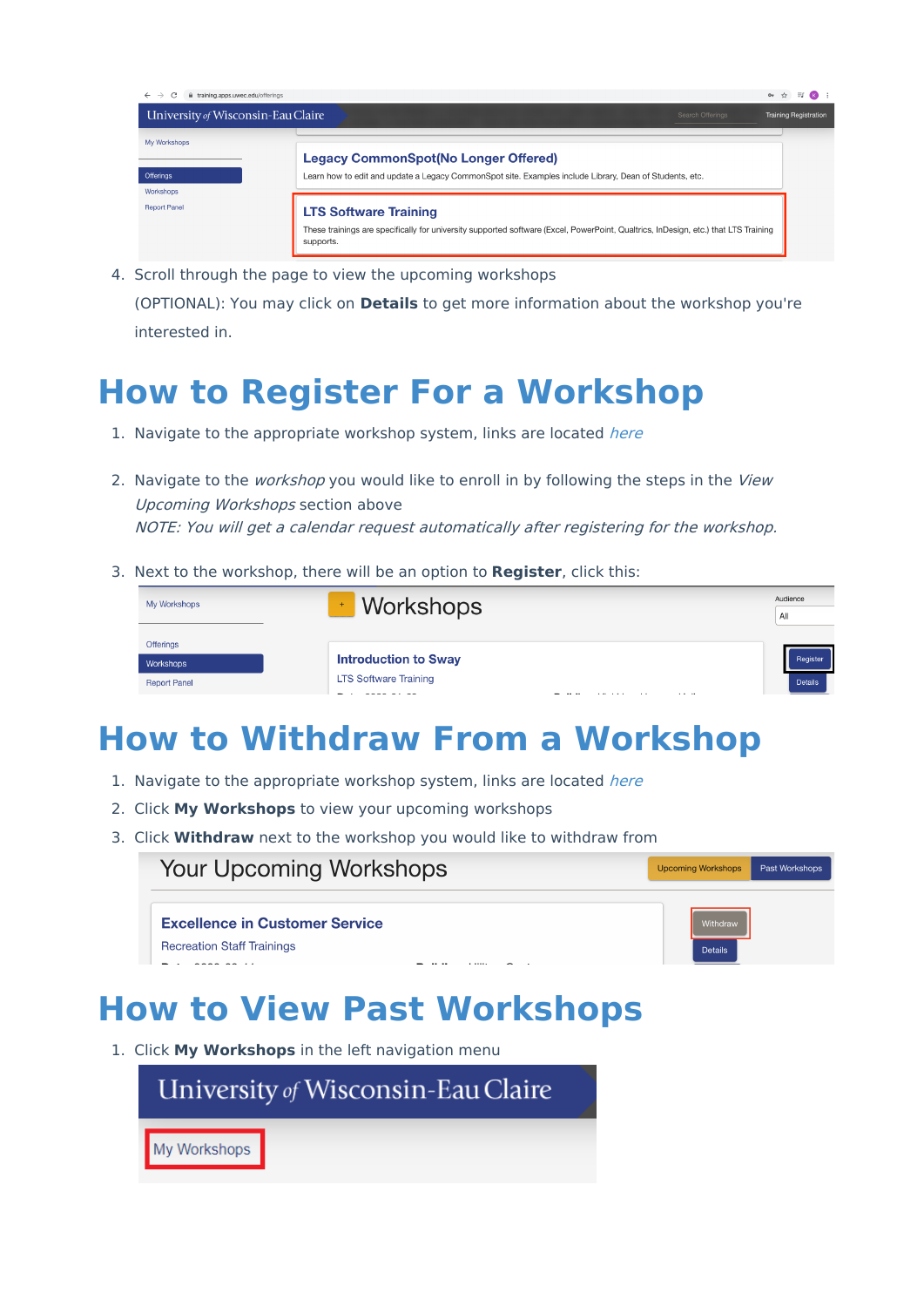2. Click **Past Workshops** in the top-right of the page

**Upcoming Workshops** 

#### **Past Workshops**

From here, you will see a list of past workshops you have attended, you may click**Details** to look into more information regarding this workshop.



## **Workshop Admins**

There are two Workshop Registration Systems. You can access them by clicking the respective link below that you would like to access

- CETL/EDI Workshop [Registration](https://cetlregistration.apps.uwec.edu/workshops) System
- [Training/Other](https://training.apps.uwec.edu/) Workshop Registration System

## **Contents:**

- Create an [Offering](http://kb.uwec.edu/#Create)
- Creating [Workshops](http://kb.uwec.edu/#Creating) Under Offerings
- Adding a New [Building](http://kb.uwec.edu/#Adding)
- Adding Linked [Resources](http://kb.uwec.edu/#Adding%20Linked)
- How to Copy [Workshop](http://kb.uwec.edu/#How%20to%20copy) and Change Session
- How to Download [Attendance](http://kb.uwec.edu/#How%20to%20download) Sheets

Administrators must provide their campus username and password to access the Workshop Registration System.

## **Create an Offering**

1. Click the plus button next to offerings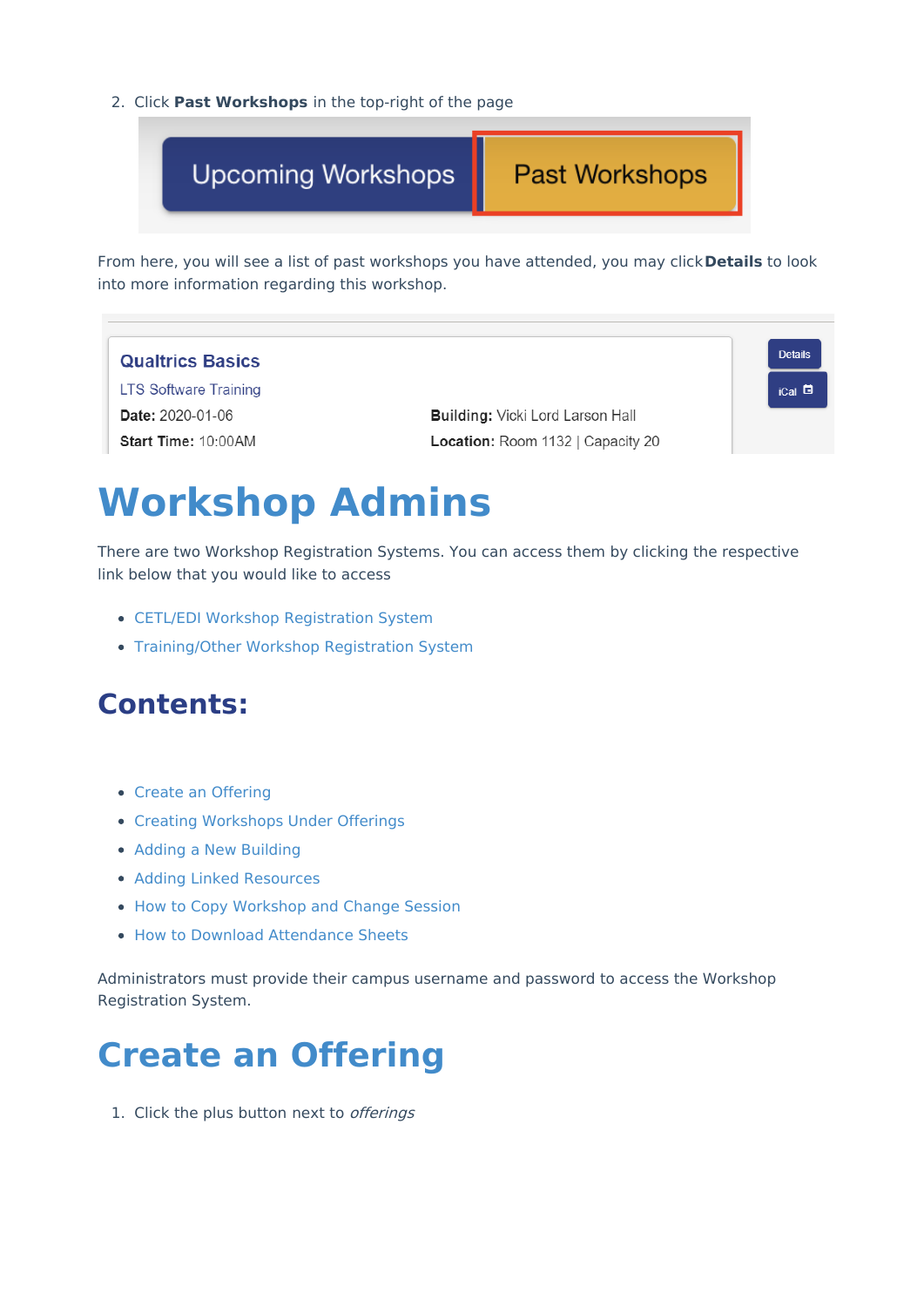| My Wellefinger     | $\Box$ Offerings                                                                                                                                                                                                                                                           |
|--------------------|----------------------------------------------------------------------------------------------------------------------------------------------------------------------------------------------------------------------------------------------------------------------------|
| Offerings          | 2 P. Mott, Latin                                                                                                                                                                                                                                                           |
| Warkships          | *7 Habits of Highly Effective People - Signature Series                                                                                                                                                                                                                    |
| <b>Report Rand</b> | This free 2-day professional development workshop will enhance your sbildy to balance pronties, manage your time, improve your                                                                                                                                             |
| Administer Options | interpersional communication, increase creative collaboration and apply universal principles for achieving a balanced life!                                                                                                                                                |
|                    | <b>Active Shooter Training</b>                                                                                                                                                                                                                                             |
|                    | Chief David Sprick of the University Police will be facilitating this training which is open to all Faculty, Academic Staff, and<br>University Staff Training will cover what to do in the event of an Active Shocter situation. A portion of this training is interactive |

- 2. Type desired name into the Offering Name text box
- 3. Type description into the *Description* text box
- 4. Click **Save**

| <b>Offering Name</b>                             |  |
|--------------------------------------------------|--|
|                                                  |  |
| Description                                      |  |
|                                                  |  |
| Uncheck checkbox to inactivate / retire offering |  |
| $\triangledown$                                  |  |
|                                                  |  |
|                                                  |  |

NOTE: Once users create offerings, they can not be deleted.

NOTE: You can uncheck the checkbox above the **save** button to inactivate/retire an offering

## **Creating Workshops Under Offerings**

All workshops will be listed under offerings.

- 1. Navigate to the *left side panel*
- 2. Click **workshops**

| My Workshops        |  |
|---------------------|--|
| Offerings           |  |
| Workshops           |  |
| <b>Report Panel</b> |  |
| Administer Options  |  |

3. Click the plus sign next to workshops



- 4. Click **Select Offering.** Select an **offering type** from the drop-down menu
- 5. Click **Select Workshop.** Select a **workshop type** from the drop-down menu (OPTIONAL): Select **Other** from this drop-down menu to create a new workshop title for that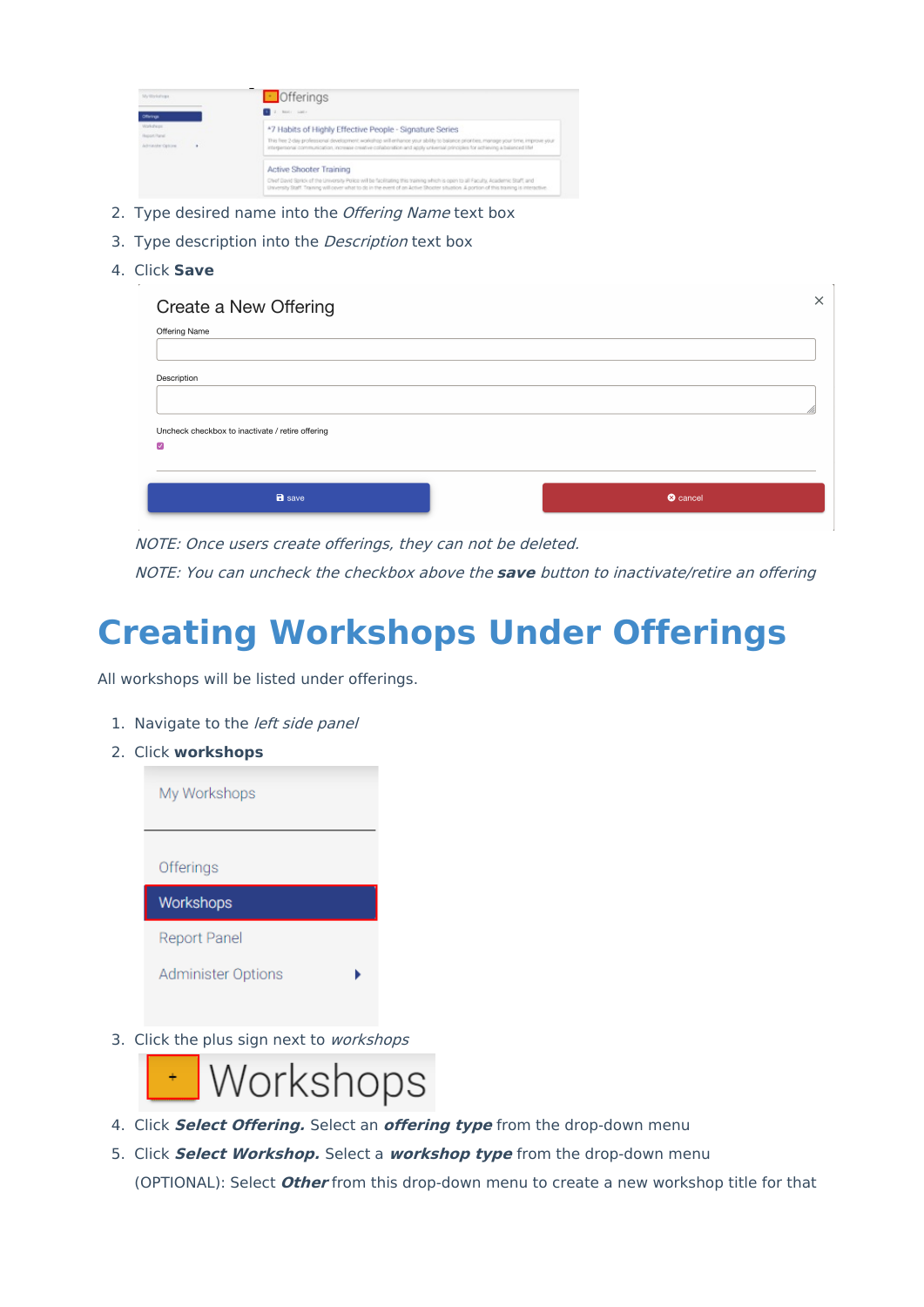#### offering

- 6. Click **Select Location**. Select a **building** from the drop-down menu NOTE: If desired building does not appear, follow the instructions [here](http://kb.uwec.edu/#Adding) on how to add buildings/locations.
- 7. Click **Select Location**. Select a **location** from the drop-down menu
- 8. Click **Select Presenter.** Select a **presenter** from the drop-down menu NOTE: Only registration system admins can be presenters.
- 9. Type seat count
- 10. Paste a Survey URL for feedback from your workshop
- 11. Click in the Beginning of Registration text box. Select a date/time
- 12. Click in the *End of Registration* text box. Select a date/time
- 13. Click in the *Start Time* text box. Select a date/time
- 14. Click in the *End Time* text box. Select a date/time NOTE: You can manually change time by typing time directly into box.
- 15. Click **Select Semester.** Select a **semester** from the drop-down menu
- 16. Select a **year** from the year drop-down menu
- 17. Type workshop description into the *Description* text box
- 18. Check boxes for who is invited to register (Faculty and/or Staff)
- 19. Type learning outcomes into the Learning Outcomes text box
- 20. Type Prerequisites into the Prerequisites text box, if needed
- 21. Click **Save**



## **Adding a New Building/Location**

1. Click **Administration options**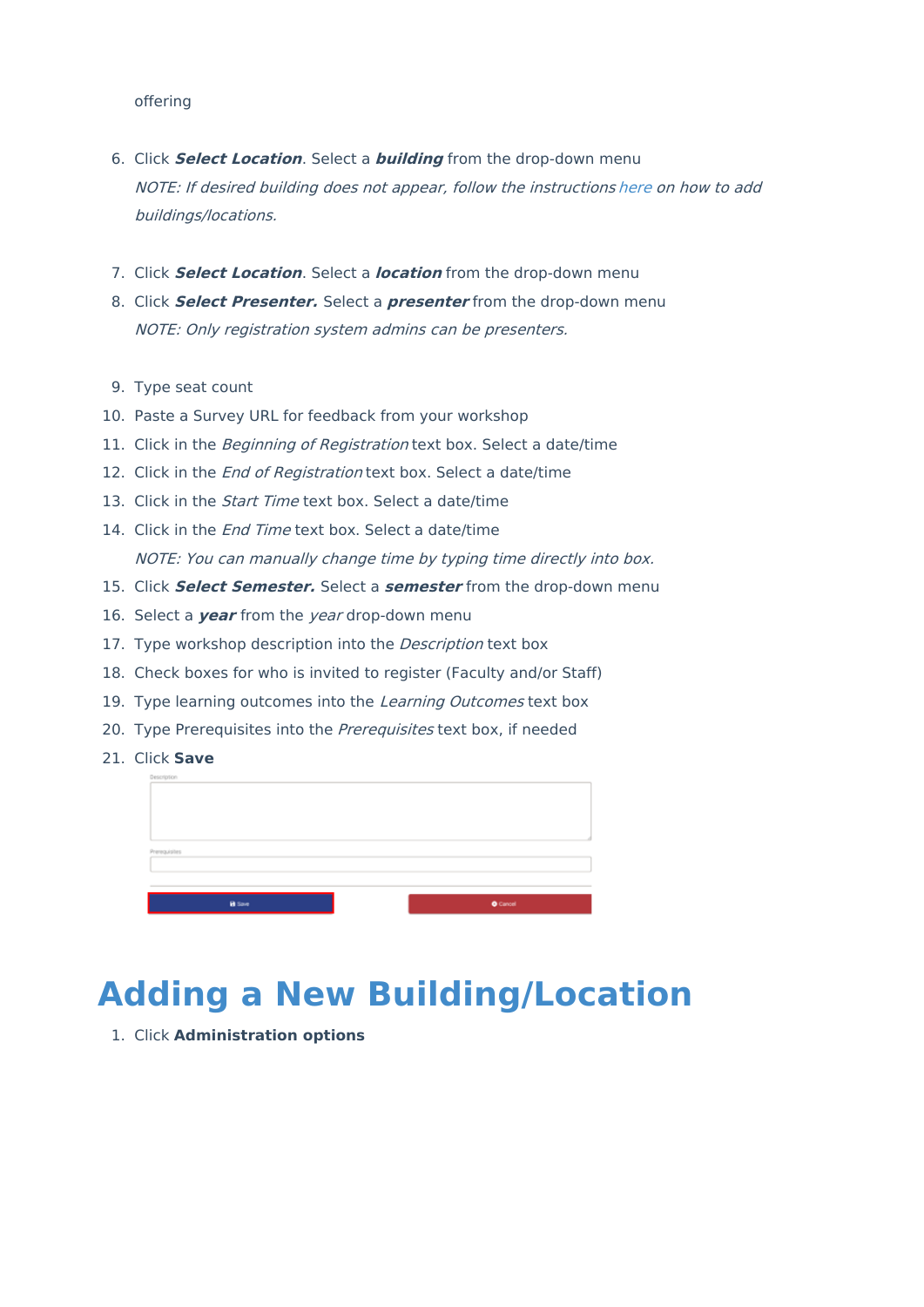| My Workshops                      |
|-----------------------------------|
| Offerings                         |
|                                   |
| Workshops                         |
| Report Panel                      |
| Administer Options<br>k           |
|                                   |
| 2. Click Locations                |
| $\triangleleft$ Back              |
| Locations                         |
|                                   |
| Users                             |
| 3. Click New Location             |
| Locations                         |
| Old Library: 2 Rooms              |
| 4. Click New Building             |
| Create a New Location             |
| Select Building                   |
| New Building                      |
|                                   |
| 5. Select Building from drop menu |
| 6. Type room number               |
| 7. Type room capacity             |
| 8. Click save                     |
| Room Capacity                     |
| in Save                           |

## **Adding Linked Resources**

1. Click **Edit Resources**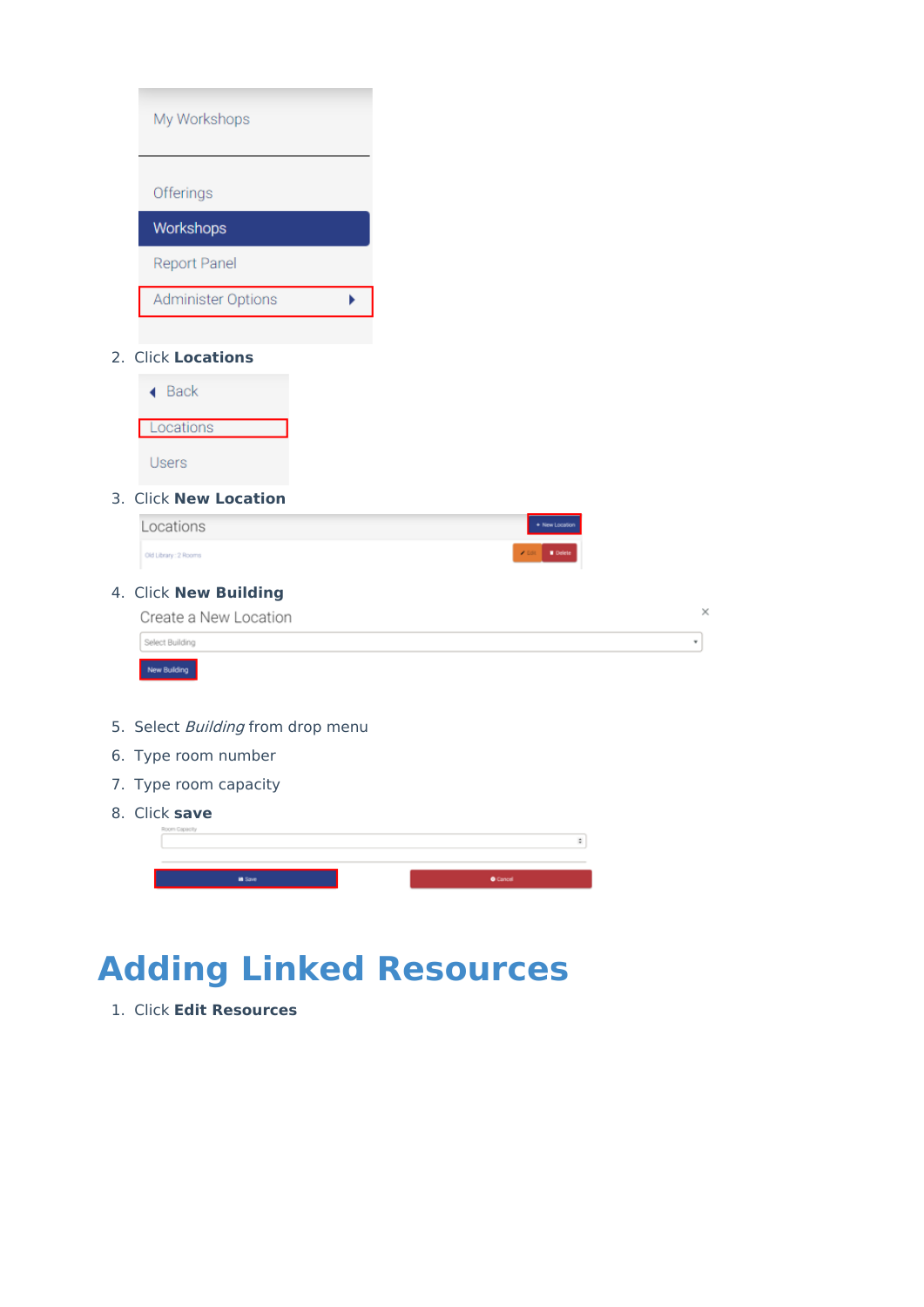

2. Click **Add Link**

| "Sharing the UW-Eau Claire Story" Session<br>$4$ Back<br>$+$ Addise       |
|---------------------------------------------------------------------------|
|                                                                           |
| 3. Select Order                                                           |
| 4. Type description                                                       |
| 5. Type linked URL address                                                |
| 6. Click save                                                             |
| Create Link                                                               |
| Order<br>Description<br>URL<br>0<br><b>Enter Description</b><br>Enter URL |
| <b>B</b> Save<br><b>8</b> Cancel                                          |

## **How to Copy a Workshop and Change Session**

1. Click the green **Copy** button

| Register                   |                |  |
|----------------------------|----------------|--|
| $\blacktriangleright$ Edit | <b>Remove</b>  |  |
| $\Box$ Copy                | Edit Resources |  |

NOTE: Form should auto fill with original workshop information.

- 2. Change desired session information
- 3. Click **Save**